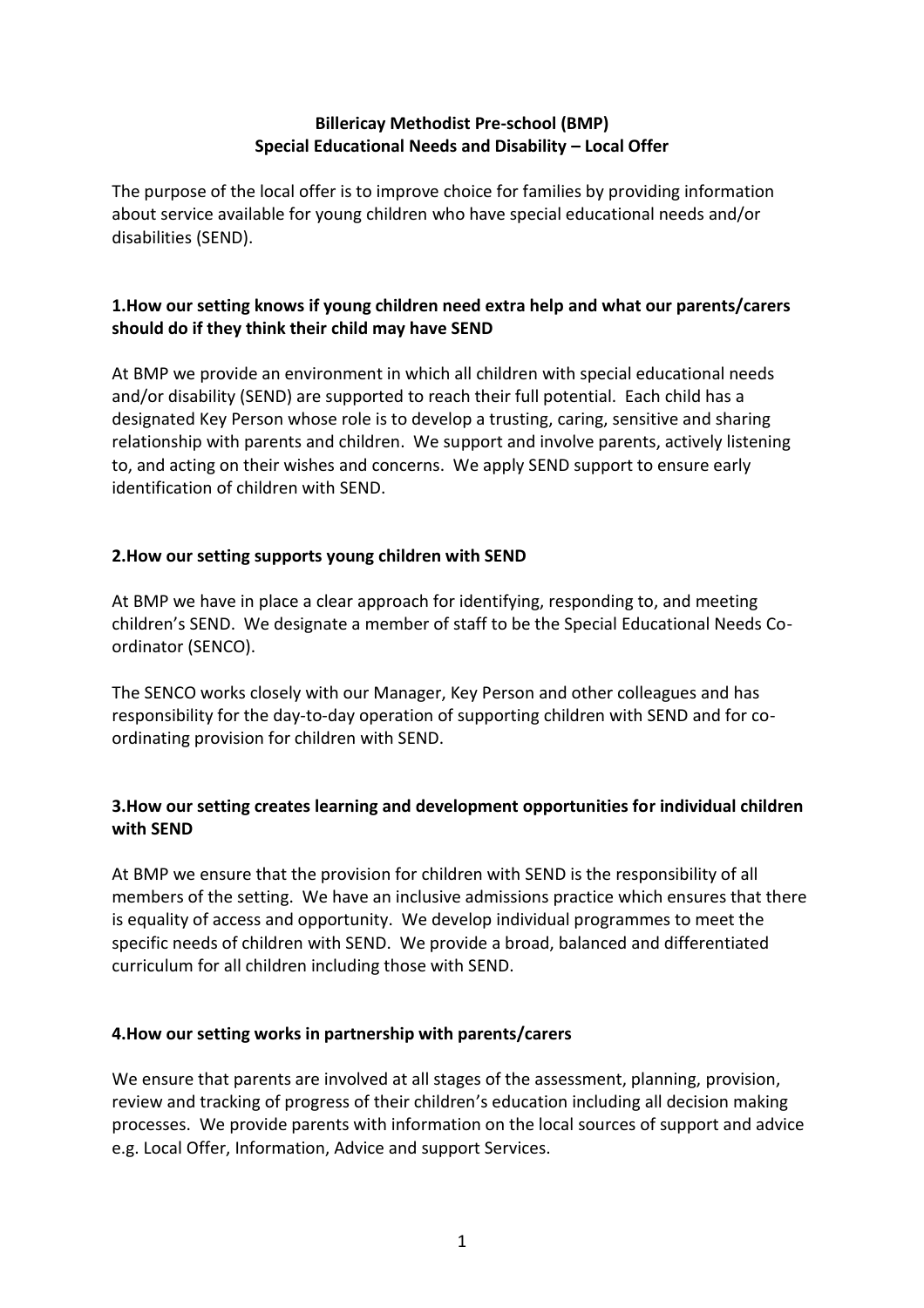#### **5.How our setting supports the wellbeing of young children with SEND**

At BMP we have a Safeguarding Children and Child Protection Policy which ensures the rights and safety of children to give them the very best start in life.

Regular risk assessments are carried out of the setting with regard to Health and Safety to minimise the hazards and risks to enable a safe setting for children including SEND. We provide a staffing ratio in line with the Safeguarding and Welfare requirements of the EYFS to ensure individual attention, care and education of high quality.

Staff are responsible for the correct administration of medication to children for whom they are the key person. This includes ensuring that parent consent forms have been completed, that medicines are stored correctly and that records are kept according to procedures. In the absence of the Key Person the Manager is responsible for overseeing the administering of the medication.

We promote positive behaviour and staff are trained to support this. Where situations occur, staff can identify and address triggers for the behaviour and help children with SEND reflect, regulate and manage their actions.

#### **6.Staff training and experience in supporting young children with SEND**

At BMP we provide an induction for all staff and volunteers in order to fully brief them about the setting, the families we serve, our Policies and Procedures. We hold regular staff meetings with the Manager and SENCO to discuss and plan any training needs to support children with SEND.

We provide regular in-service training for the SENCO and all staff including First Aid training, Speech and Language, Autism Spectrum Disorder, Behaviour Management and other training to ensure the safeguarding of all children including SEND.

### **7.Specialist services and expertise accessed by our setting**

At BMP we liaise and work with other external agencies including Area SENCO, Health Visitor, Speech and Language Therapists and Children's Centres to help improve outcomes for children with SEND. We are able to work alongside the specialists involved with children with SEND and they are welcome to visit the setting. We have systems in place for referring children for further assessment.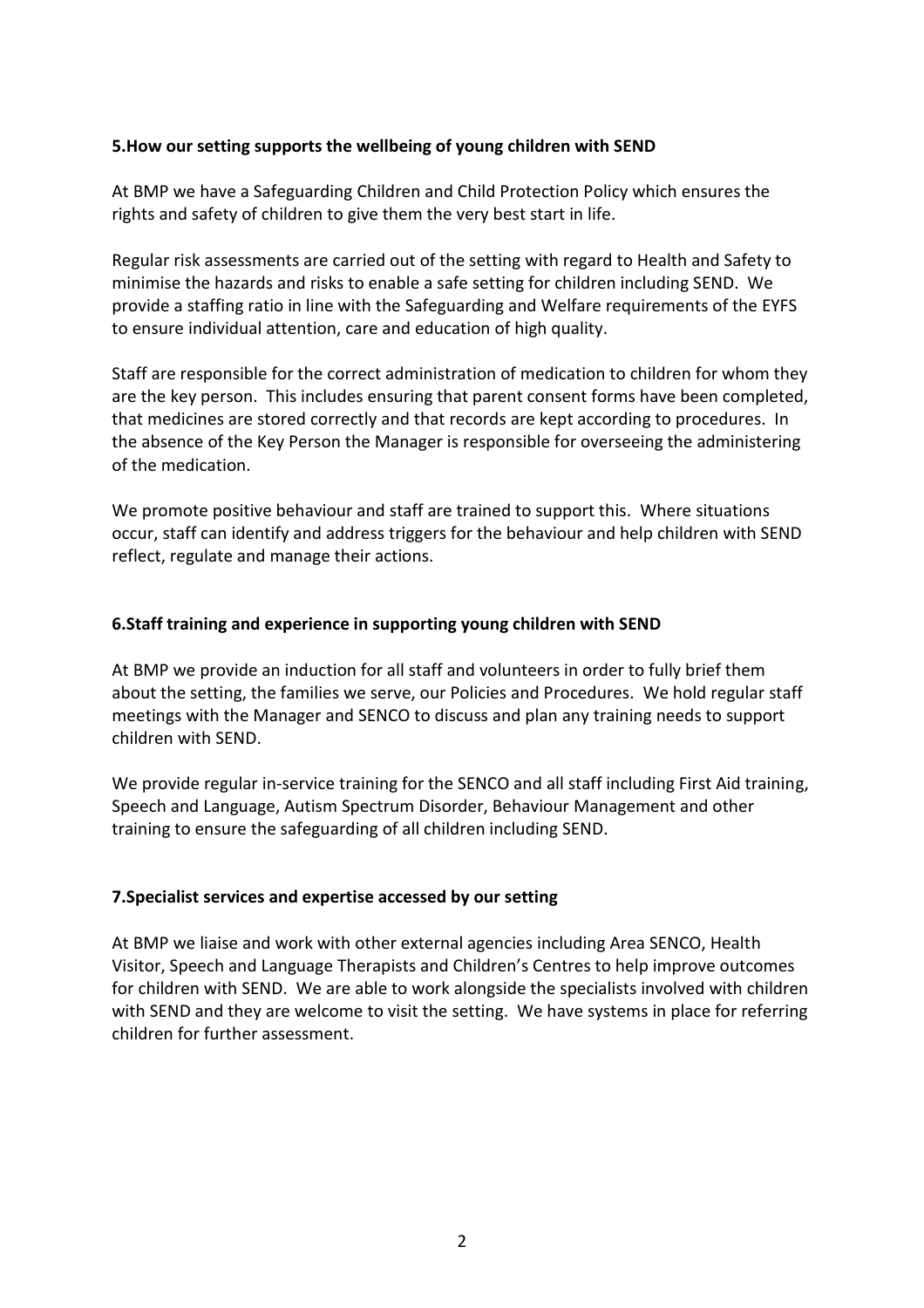# **8.How our setting includes young children with SEND in community based activities and outings**

All outings and visits are planned in order to include all of our children including those with SEND. We endeavour to include parents/carers in the planning of the outings to identify the needs of their child. All parents are invited to join us. A risk assessment is carried out prior to the outing keeping in mind the SEND requirements. We also take any aids or medication needed, clearly identified, for the children with SEND.

### **9.Our accessible environment**

We have a large level hall and enclosed garden area; the main access has a slope and is accessible for wheelchairs. There are two toilets and a toilet with access for wheelchairs and changing mat facilities.

The large hall can be adapted for all activities and allows easy access and movability. The outside play area is accessible by wheelchair. We have a large car park.

For parents and carers whose first language is not English, we may be able to arrange for an external interpreter. The parents can also provide key words to help with communication with their child with SEND.

Our daily noticeboard lists our activities of the day. Visual aids such as signs and posters are used in the setting to help children identify equipment and play areas. Policies are updated regularly and are available for parents.

# 10**.How our setting prepares and supports young children with SEND when joining the setting and when transferring to another setting or school**

At BMP we recognise parents are the first and most important educator of their children. We offer introductory sessions for parents and children prior to the start date, when there will be an opportunity to discuss any SEND requirements. These sessions give us the chance to get to know the family and provide the opportunity for you to share with us the details of your child's needs and the involvement of other agencies and to agree with the parents the plan to care for their child. We can offer a flexible settling in period.

We recognise that children sometimes move to another setting before they go on to school. We prepare them for these transitions and involve parents and the receiving setting or school in this process. The Key Person and SENCO will prepare a summary of achievement or any special needs that have been identified or addressed by the setting.

Staff, parents and children make visits to the local schools which we have built up good relationships with. The SENCO also visits the school to discuss the needs of children with SEND. Learning Journals and Personal Plans are provided to parents to share with the new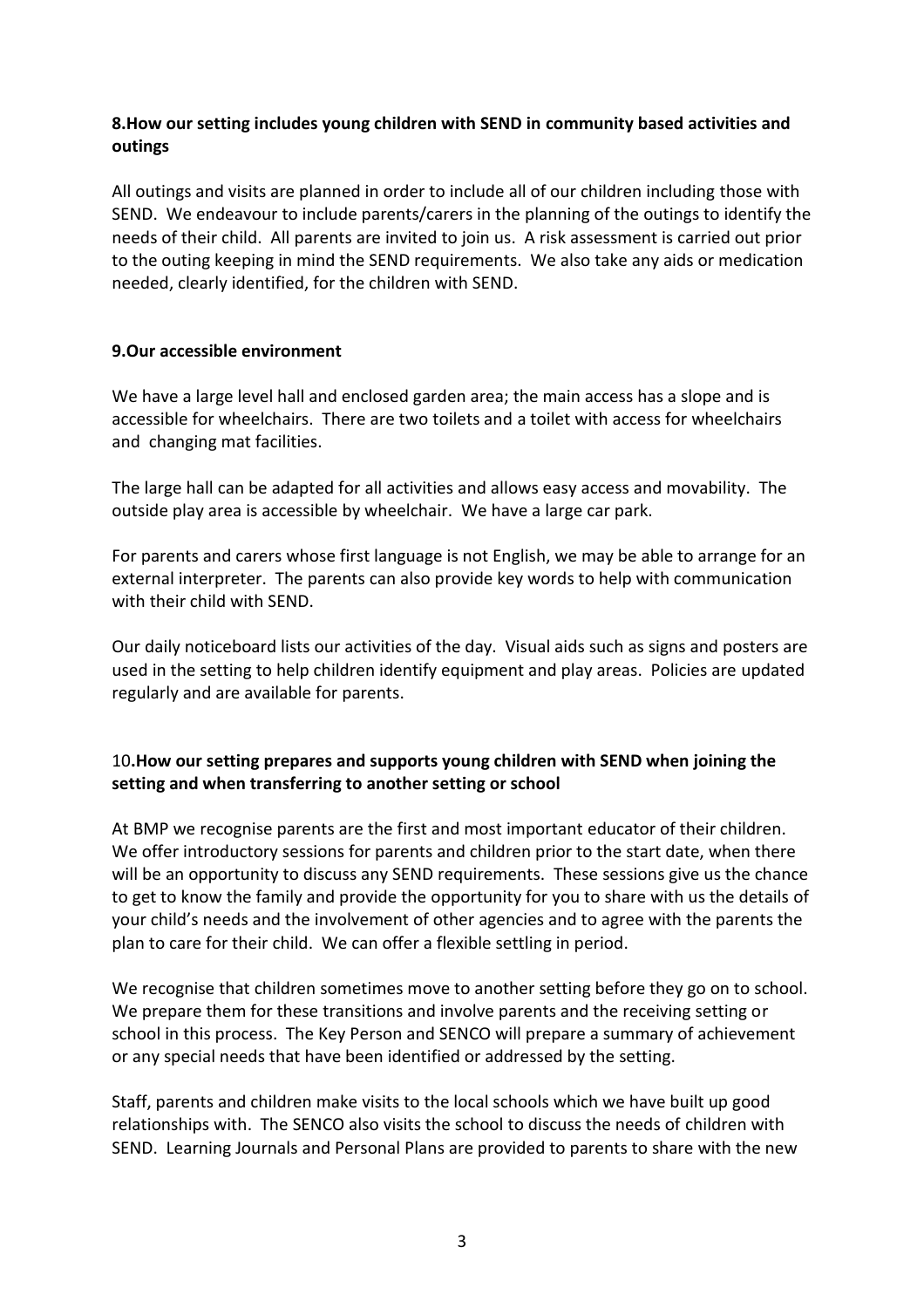setting or school. We also have photographs of some of our feeder schools, which we share with the children.

#### **11.How our setting organises its resources to meet the needs of young children with SEND**

At BMP all the staff are trained in up to date thinking and best practice in early years care and education. We are regularly in contact with the Area SENCO who offers us a Lending Library of toys, Sensory Equipment and Topic Boxes. We have excellent facilities and resources within the setting.

### **12.How we decide on appropriate support for young children with SEND**

We are fully committed to ensuring that our services are fully inclusive in meeting the needs of children with SEND.

Through the baseline assessment process linked to the EYFS ages and stages of development and in discussion with parents, key person and the SENCO we identify what support is required. Extra support will be put in place, if necessary.

Working in partnership with parents, local authorities and other professionals – including Area SENCO, we will support the decision making process.

We use the graduated approach system (assess, plan, do and review) applied in increasing detail and frequency to ensure that children make progress. Staff meetings within the setting will ensure all staff working with children with SEND are aware of their strengths and needs and how to support them.

### **13.How we involve all parents/carers in our setting**

At BMP we see ourselves as partners with parents in providing care and education for their children. There are many ways in which parents take part in making our setting a welcoming and stimulating place.

We value the parents and carers involvement in the Pre-school in exchanging knowledge about their child's needs and interests. Parents can be involved by being part of the Management Committee, to help with fundraising, being on the parents' rota to help at sessions to enable them to see what the day to day life of our setting is like and to join in helping the children to get the best out of their activities. Parents can also be involved by providing and looking after the equipment and materials used by the children and by taking part in events and building friendships with other parents in the setting.